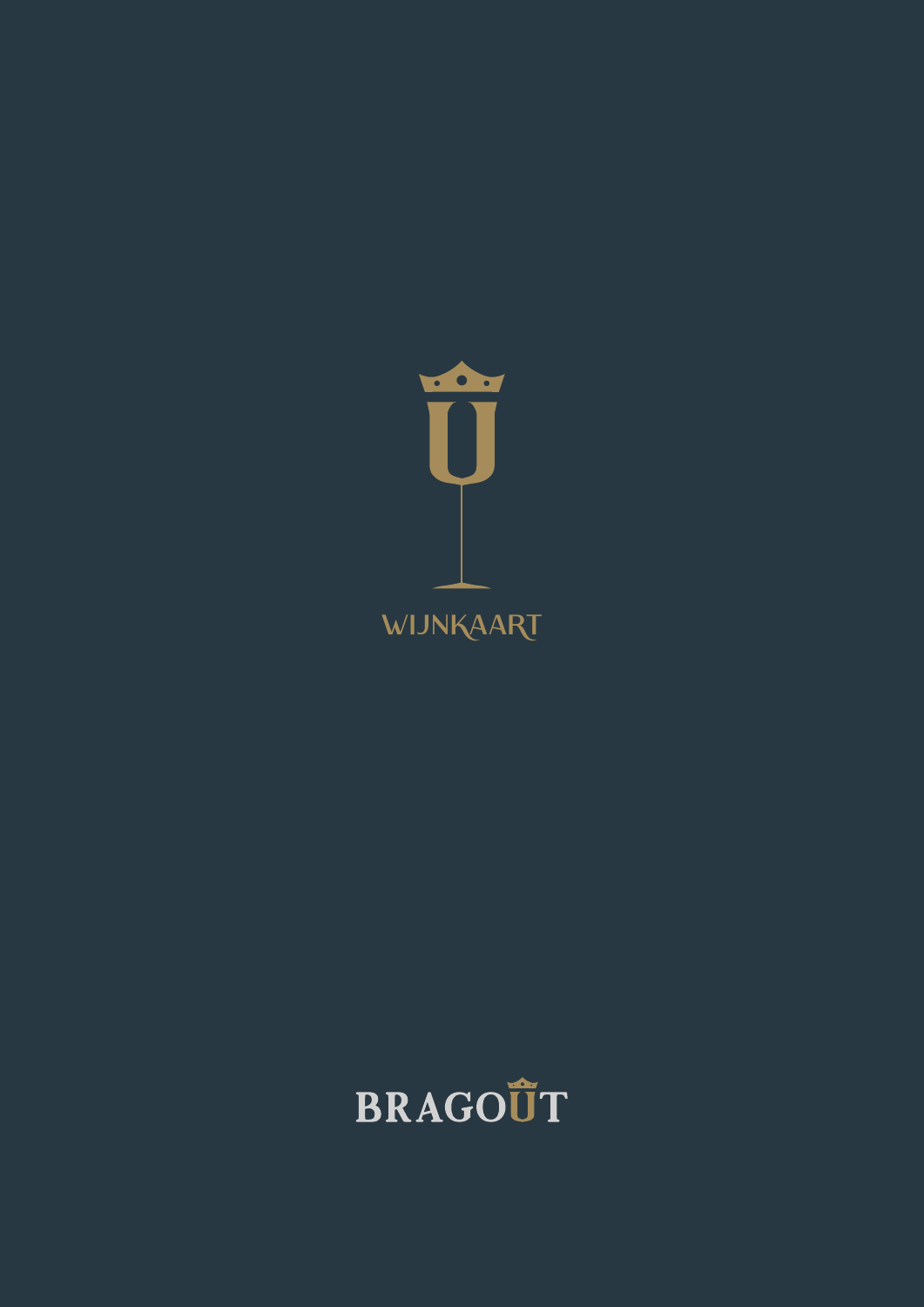#### BUBBLES

|                                                                        | <b>CHAMPAGNE</b>    | glas  | fles   |
|------------------------------------------------------------------------|---------------------|-------|--------|
| <b>MOËT &amp; CHANDON</b><br>- Pinot Noir   Pinot Meunier   Chardonnay |                     | 12,50 | 75,00  |
| RUINART BLANC DE BLANC<br>$-$ Chardonnay                               |                     |       | 105,00 |
| <b>RUINART ROSÉ</b><br>- Pinot Noir   Chardonnay                       |                     |       | 105,00 |
| <b>DOM PÉRIGNON</b><br>- Pinot Noir   Chardonnay                       |                     |       | 220,00 |
|                                                                        |                     |       |        |
|                                                                        | <b>FRANCIACORTA</b> |       | fles   |
| ALMA BRUT - BELLAVISTA<br>- Chardonnay   Pinot Bianco   Pinot Nero     |                     |       | 55,00  |
|                                                                        |                     |       |        |
|                                                                        | CAVA                | glas  | fles   |
| <b>DOMENECH BRUT</b>                                                   |                     | 6,80  | 35,00  |

— Parellada I Macabeo I Xarel-Lo

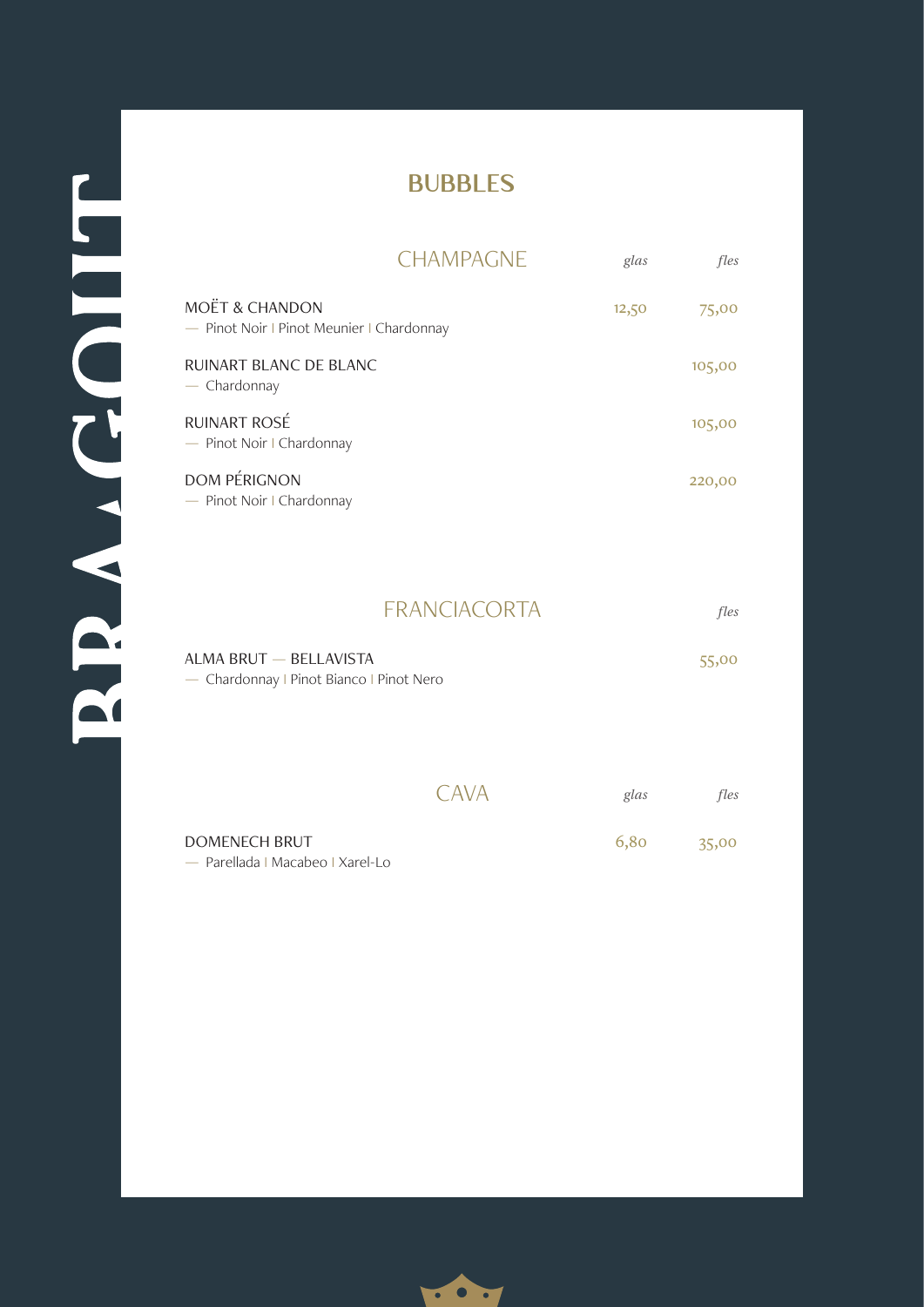

# HOUSE WINES

| <b>WHITE</b><br>TERRE NOBLE - LES VINS DU LITTORAL<br>- Frankrijk   Pays d'Oc<br>$-$ Chardonnay           | glas<br>4,90 | fles<br>29,00 |
|-----------------------------------------------------------------------------------------------------------|--------------|---------------|
| <b>RED</b><br>CHÂTEAU L'ESPARROU — BONFILS                                                                | glas<br>4,90 | fles<br>29,00 |
| - Frankrijk I Languedoc<br>- Cabernet Sauvignon                                                           |              |               |
| <b>ROSÉ</b>                                                                                               | glas         | fles          |
| HARMONIE - DOMAINE PELLEHAUT<br>- Frankrijk I Côtes de Gascogne<br>- Merlot   Cabernet Sauvignon   Tannat | 4,90         | 29,00         |
| <b>SWEET</b>                                                                                              | glas         | fles          |
| ÉTÉ GASCON — DOMAINE PELLEHAUT<br>- Frankrijk I Côtes de Gascogne                                         | 4,90         | 29,00         |

— Gros Manseng I Petit Manseng I Chardonnay

#### BELGISCHE WIJNEN

| <b>WHITE</b><br>BLAUW - WIJNKASTEEL GENOELSELDEREN<br>- Haspengouw   Riemst<br>$-$ Chardonnay | fles<br>39,00 |
|-----------------------------------------------------------------------------------------------|---------------|
| PINOT GRIS BARRIQUE - ALDENEYCK<br>— Maasland   Aldeneik<br>$-$ Pinot Gris                    | 43,00         |
| <b>RED</b><br>PINOT NOIR BARRIQUE - ALDENEYCK<br>— Maasland   Aldeneik<br>$-$ Pinot Noir      | fles<br>51,00 |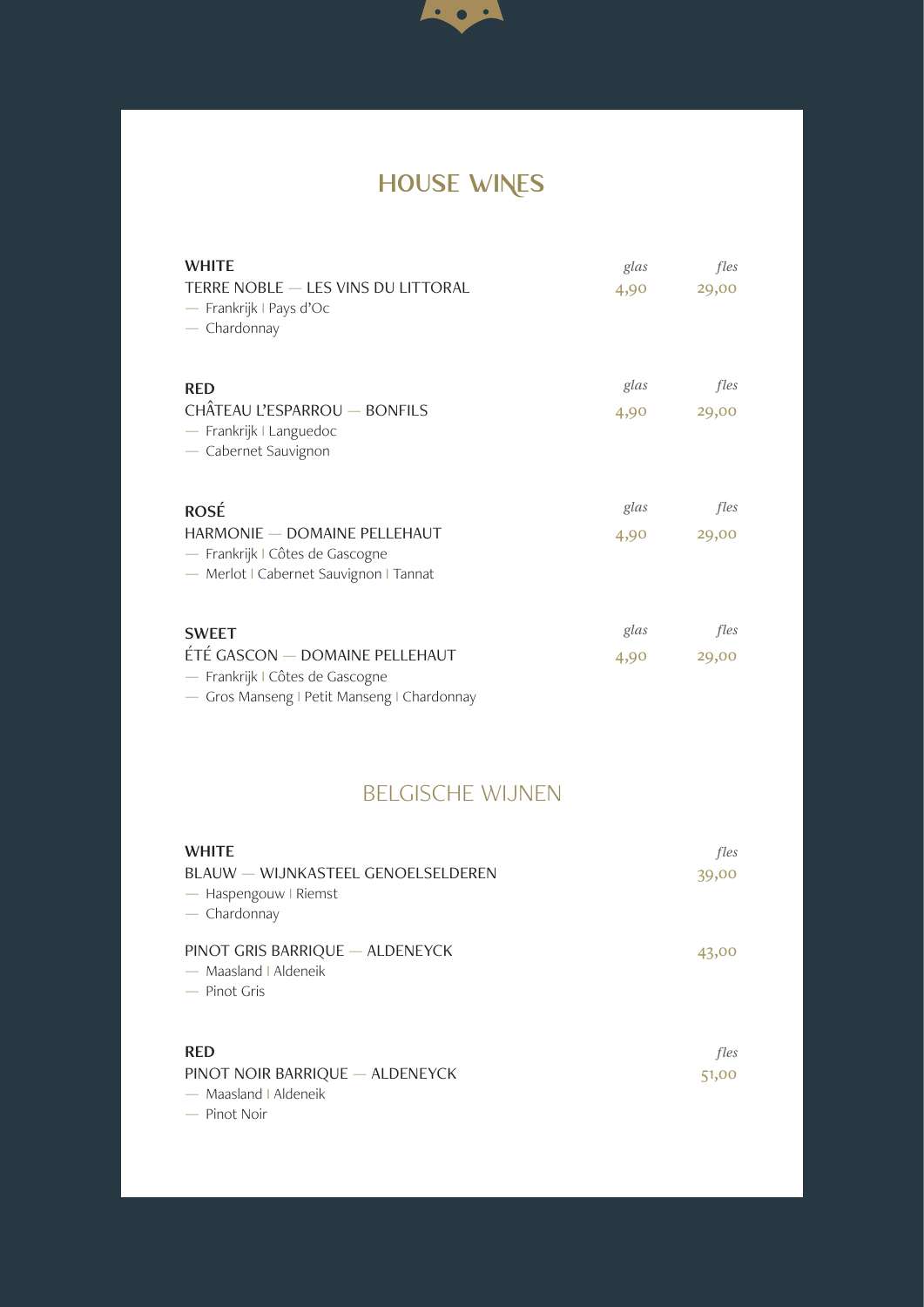| <b>FRANKRIJK</b>                                                                          | fles  |
|-------------------------------------------------------------------------------------------|-------|
| <b>BORDEAUX</b><br><b>GRAVES</b><br>- Château Crabitey<br>- Sauvignon Blanc   Sémillon    | 38,00 |
| <b>CLOS FLORIDÈNE</b><br>- Jean Baptiste<br>- Muscadelle   Sauvignon Blanc   Sémillon     | 53,00 |
| <b>ALSACE</b><br>PINOT GRIS 'LERCHENBERG' BIO<br>- Domaine Kreydenweiss<br>$-$ Pinot Gris | 41,00 |
| 'WIEBELSBERG' GRAND CRU<br>- Domaine Kreydenweiss<br>$-$ Riesling                         | 63,00 |
| <b>RHÔNE</b><br>VIOGNIER 'SECRET DE FAMILLE'<br>- Domaine Jaboulet Aîné<br>$-$ Viognier   | 34,00 |
| CROZES HERMITAGE 'LES TERRES BLANCHES'<br>- Domaine Belle<br>- Marsanne - Roussanne       | 44,00 |
| CHÂTEAUNEUF DU PAPE<br>- Domaine Marcoux<br>- Roussanne - Bourboulenc                     | 65,00 |

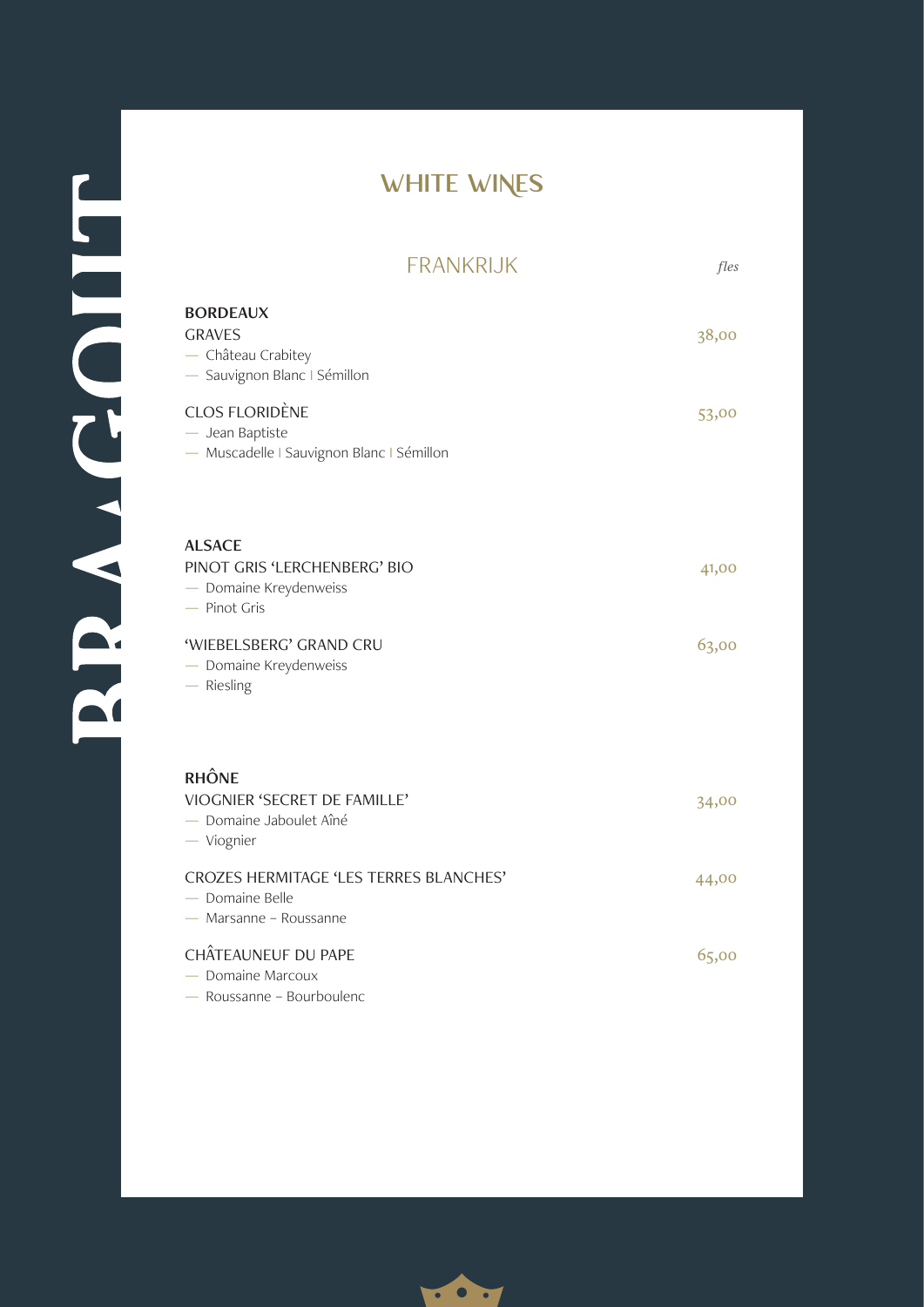

| <b>FRANKRIJK</b>                                                                              | fles  |
|-----------------------------------------------------------------------------------------------|-------|
| <b>BOURGOGNE</b><br>MACON-BUSSIÈRES 'LES MONTBRISONS'<br>- Domaine Saumaize<br>$-$ Chardonnay | 38,00 |
| RULLY 'MONTAGNE LA FOLIE'<br>- Domaine Jobard<br>$-$ Chardonnay                               | 45,00 |
| <b>BOURGOGNE</b><br>- Domaine Buisson-Battault<br>$-$ Chardonnay                              | 47,00 |
| <b>CHABLIS BIO</b><br>- Domaine de l'Enclos<br>$-$ Chardonnay                                 | 48,00 |
| <b>CHASSAGNE MONTRACHET 'VIEILLES VIGNES'</b><br>- Domaine J.M. Pillot<br>$-$ Chardonnay      | 76,00 |
| <b>LOIRE</b><br><b>TOURAINE SAUVIGNON BIO</b><br>- Terres de l'Aumonier<br>- Sauvignon Blanc  | 31,00 |
| MUSCADET DE SÈVRE-ET MAINE SUR LIE<br>- Domaine de la Pépière<br>- Melon de Bourgogne         | 42,00 |
| POUILLY-FUMÉ 'FLORILÈGE' BIO<br>- Domaine Pabiot<br>- Sauvignon Blanc                         | 47,00 |
| VOUVRAY SEC 'RENAISSANCE'<br>- Domaine S. Brunet<br>- Chenin Blanc                            | 47,00 |
| <b>SANCERRE BIO</b><br>- Domaine Vacheron<br>- Sauvignon Blanc                                | 54,00 |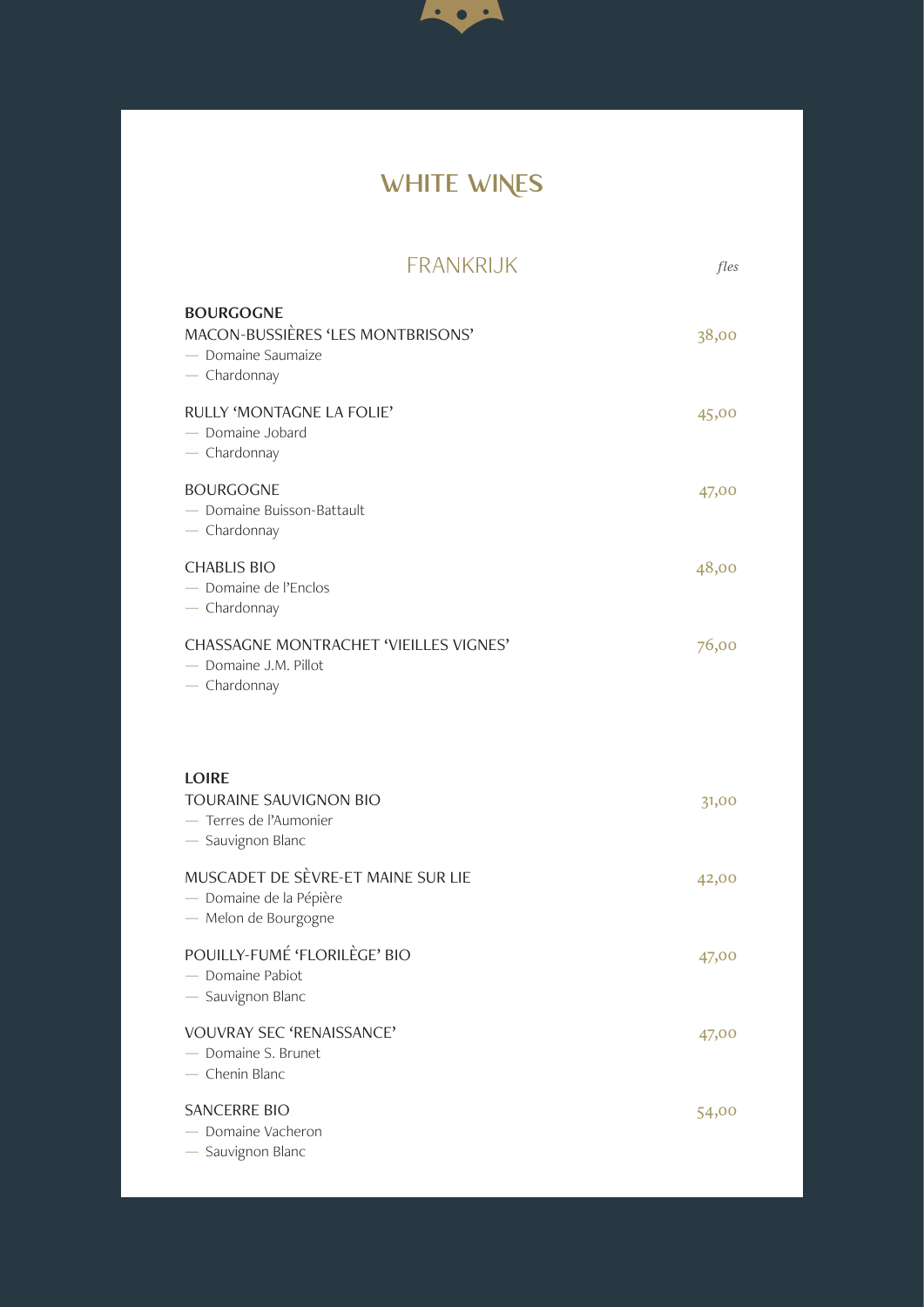|                                                                                 | <b>ITALIË</b>    | fles  |
|---------------------------------------------------------------------------------|------------------|-------|
| TREBBIANO D'ABRUZZO 'PROPE'<br>- Velonosi<br>$-$ Trebbiano                      |                  | 32,00 |
| FRIULI 'GRIVO'<br>- Volpe Pasini<br>- Pinot Grigio                              |                  | 34,00 |
| ROERO ARNEIS<br>- Guidobono<br>- Arneis                                         |                  | 36,00 |
| ALTO ADIGE 'LÖWENGANG'<br>- Alois Lageder<br>- Chardonnay                       |                  | 76,00 |
|                                                                                 | <b>SPANJE</b>    | fles  |
| RUEDA 'MENADE'<br>- Bordegas 'Menade'<br>— Verdejo                              |                  | 36,00 |
|                                                                                 | <b>DUITSLAND</b> | fles  |
| RHEINHESSEN WEISSBURGUNDUR 'R'<br>- Weingut Battenfeld Spanier<br>- Pinot Blanc |                  | 34,00 |
| MOSEL JUNGHELD<br>- Weingut Claes<br>- Riesling                                 |                  | 37,00 |



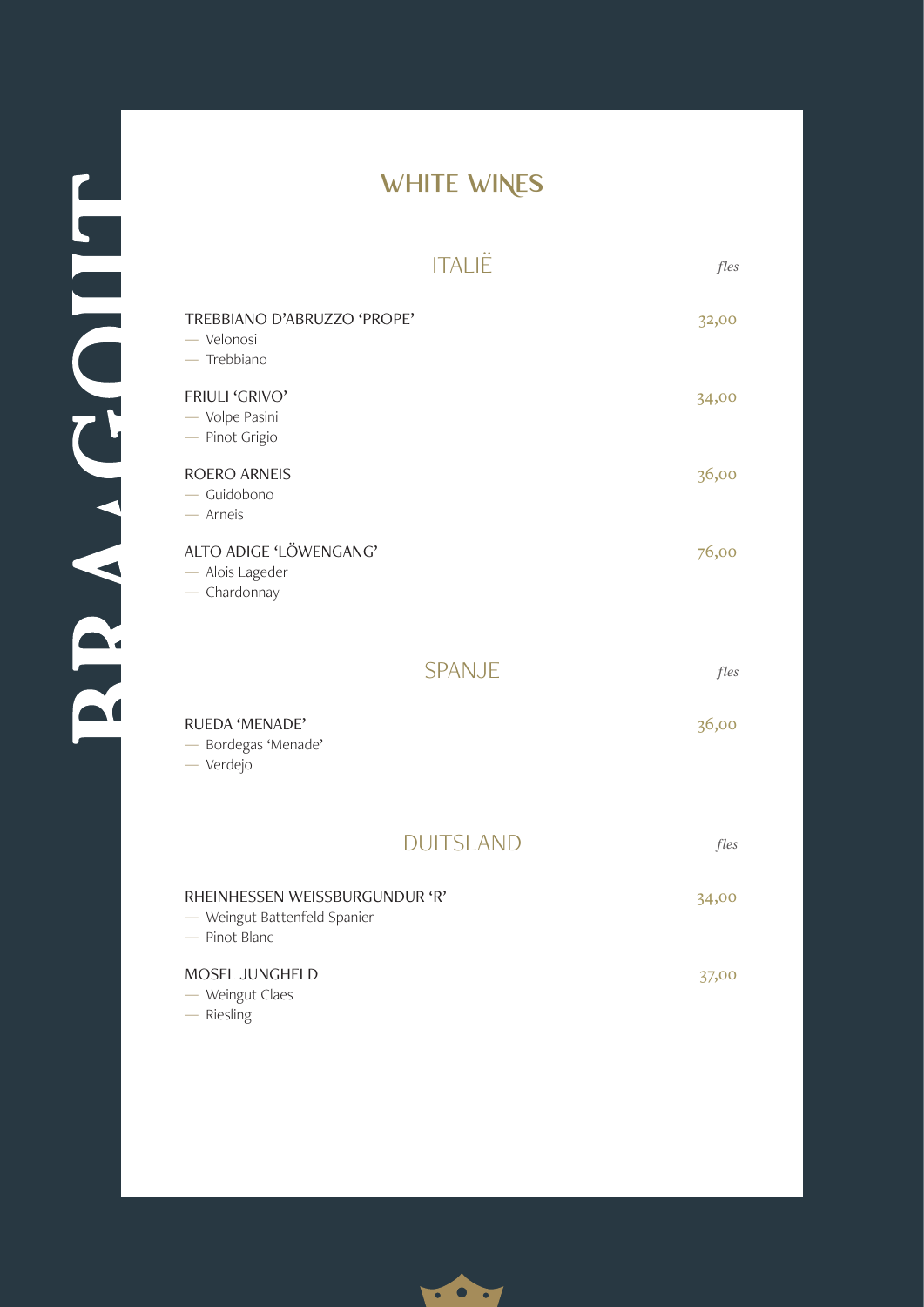

|                                                                                             | <b>OOSTENRIJK</b> | fles  |
|---------------------------------------------------------------------------------------------|-------------------|-------|
| WACHAU FEDERSPIEL<br>- Weingut Knoll<br>- Grüner Veltliner                                  |                   | 48,00 |
|                                                                                             | <b>AUSTRALIË</b>  | fles  |
| MURRAY DARLING 'WHITE BLEND'<br>- Falling Rock<br>- Viognier   Chardonnay   Sauvignon Blanc |                   | 39,00 |
| MARGERET RIVER '20TH ANNIVERSARY'<br>- Leeuwin Estate<br>$-$ Chardonnay                     |                   | 53,00 |
|                                                                                             | NIEUW-ZEELAND     | fles  |
| MARLBOROUGH ORGANIC<br>$-$ Seresin<br>- Sauvignon Blanc                                     |                   | 39,00 |
|                                                                                             | <b>LIBANON</b>    | fles  |
| <b>BÉKAA VALLEY</b><br>- Château Marsyas<br>- Chardonnay   Sauvignon Blanc                  |                   | 46,00 |
|                                                                                             | <b>USA</b>        | fles  |
| OREGON<br>$-$ Joel Gott<br>- Pinot Gris                                                     |                   | 39,00 |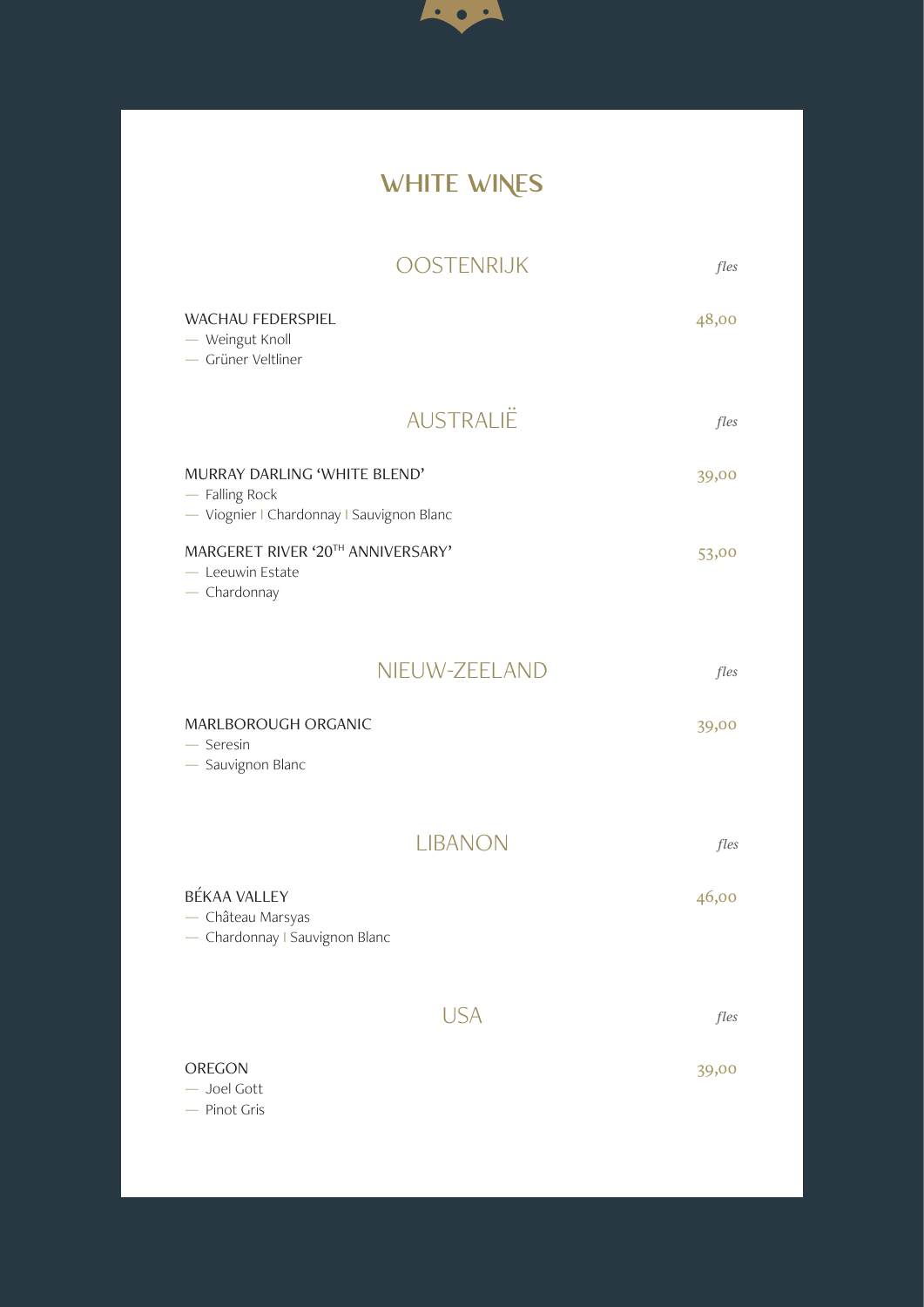|                                                                                                 | <b>FRANKRIJK</b><br>fles |
|-------------------------------------------------------------------------------------------------|--------------------------|
| <b>BORDEAUX</b><br><b>GRAVES</b><br>- Château Crabitey<br>- Merlot   Cabernet Sauvignon         | 36,00                    |
| <b>LALANDE DE POMEROL</b><br>- Château Perron<br>- Merlot   Cabernet Sauvignon   Cabernet Franc | 52,00                    |
| SAINT-EMILION GRAND CRU<br>- Château Boutisse<br>- Merlot   Cabernet Franc                      | 56,00                    |
| <b>MARGAUX</b><br>$-$ Château Les Barraillots<br>- Cabernet Sauvignon   Merlot   Petit Verdot   | 56,00                    |
| <b>BOURGOGNE</b><br>RULLY 'LA CHAUME'<br>- Domaine Jobard<br>- Pinot Noir                       | 48,00                    |
| <b>VOLNAY BIO</b><br>- Maison Champy<br>$-$ Pinot Noir                                          | 76,00                    |
| NUITS-ST-GEORGES<br>- Domaine Cotetidot<br>- Pinot Noir                                         | 96,00                    |

FILLON V RES

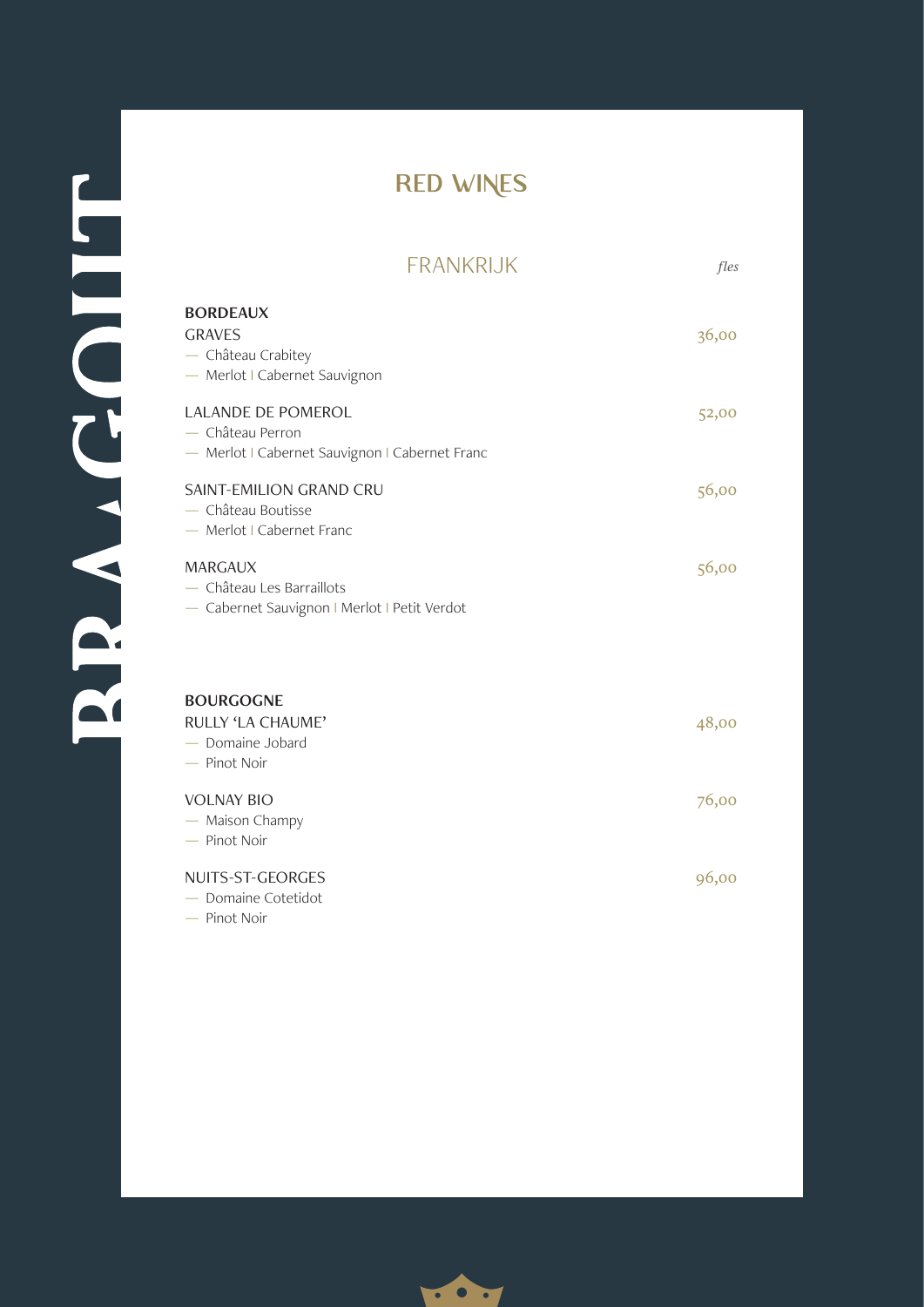

# RED WINES

|                                                                                                           | <b>FRANKRIJK</b> | fles  |
|-----------------------------------------------------------------------------------------------------------|------------------|-------|
| <b>RHÔNE</b><br>COSTIÈRES DE NÎMES 'LES GRIMAUDES' BIO<br>- Domaine Kreydenweiss<br>- Grenache   Carignan |                  | 28,00 |
| CROZES-HERMITAGE 'LAURENT COMBIER'<br>- Domaine Combier<br>$-$ Syrah                                      |                  | 43,00 |
| <b>LIRAC LA LORENTINE</b><br>— Domaine Marcoux<br>- Grenache   Syrah   Mourvèdre                          |                  | 47,00 |
| CHÂTEAUNEUF DU PAPE BIO<br>- Domaine Saint Préfert<br>- Grenache   Cinsault   Syrah   Mourvèdre           |                  | 57,00 |
| <b>LANGUEDOC</b><br>LANGUEDOC 'PIC SAINT LOUP'<br>- Domaine Peyrus<br>- Syrah I Grenache                  |                  | 46,00 |
| <b>BEAUJOLAIS</b><br>MORGON 'LÉGÈREMENT SOUFFRÉ'<br>- Domaine Lapierre<br>$-$ Gamay                       |                  | 47,00 |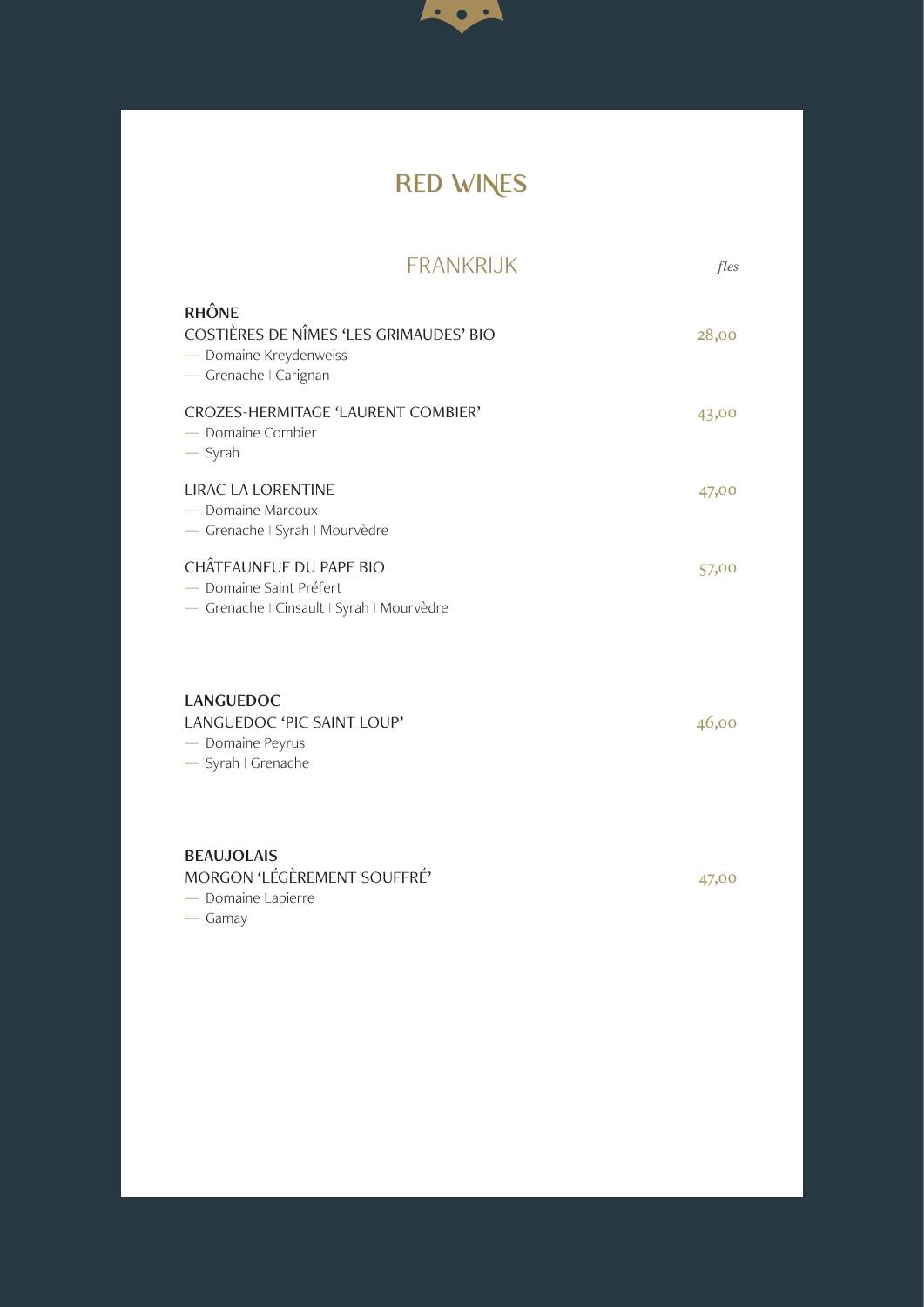| <b>ITALIË</b>                                                                                                   | fles  |
|-----------------------------------------------------------------------------------------------------------------|-------|
| PUGLIA 'PRIMONERO'<br>- Li Veli<br>$-$ Primitivo                                                                | 31,00 |
| <b>ETNA ROSSO</b><br>- Terre Nere<br>- Nerello Mascalese                                                        | 39,00 |
| VALPOLICELLA CLASSICO SUPERIORE<br>- Agricola Cottini<br>- Corvina   Corvinone   Rondinella   Molinara          | 41,00 |
| <b>BARBERA D'ALBA</b><br>- Cordero di Montezemolo<br>$-$ Barbera                                                | 45,00 |
| LANGHE<br>- Parusso<br>$-$ Nebbiolo                                                                             | 48,00 |
| VINO NOBILE DI MONTEPULCIANO<br>- Croce di Febo<br>- Prugnolo Gentile   Syrah   Ciliegiolo   Canaiolo   Mammolo | 48,00 |
| <b>CHIANTI CLASSICO</b><br>— Renzo Marinai<br>- Sangiovese   Carbernet Sauvignon                                | 55,00 |
| <b>TOSCANA GUIDALBERTO</b><br>- Tenuta San Guido<br>- Cabernet Sauvignon   Merlot                               | 64,00 |
| BRUNELLO DI MONTALCINO 'PELAGRILLI'<br>- Siro Pacenti<br>$-$ Sangiovese                                         | 76,00 |
| <b>BAROLO 'MONFALLETTO'</b><br>- Cordero di Montezemolo<br>$-$ Nebbiolo                                         | 76,00 |
| TOSCANA FLACCIANELLO DELLA PIEVE<br>- Fontodi<br>- Sangiovese                                                   | 97,00 |



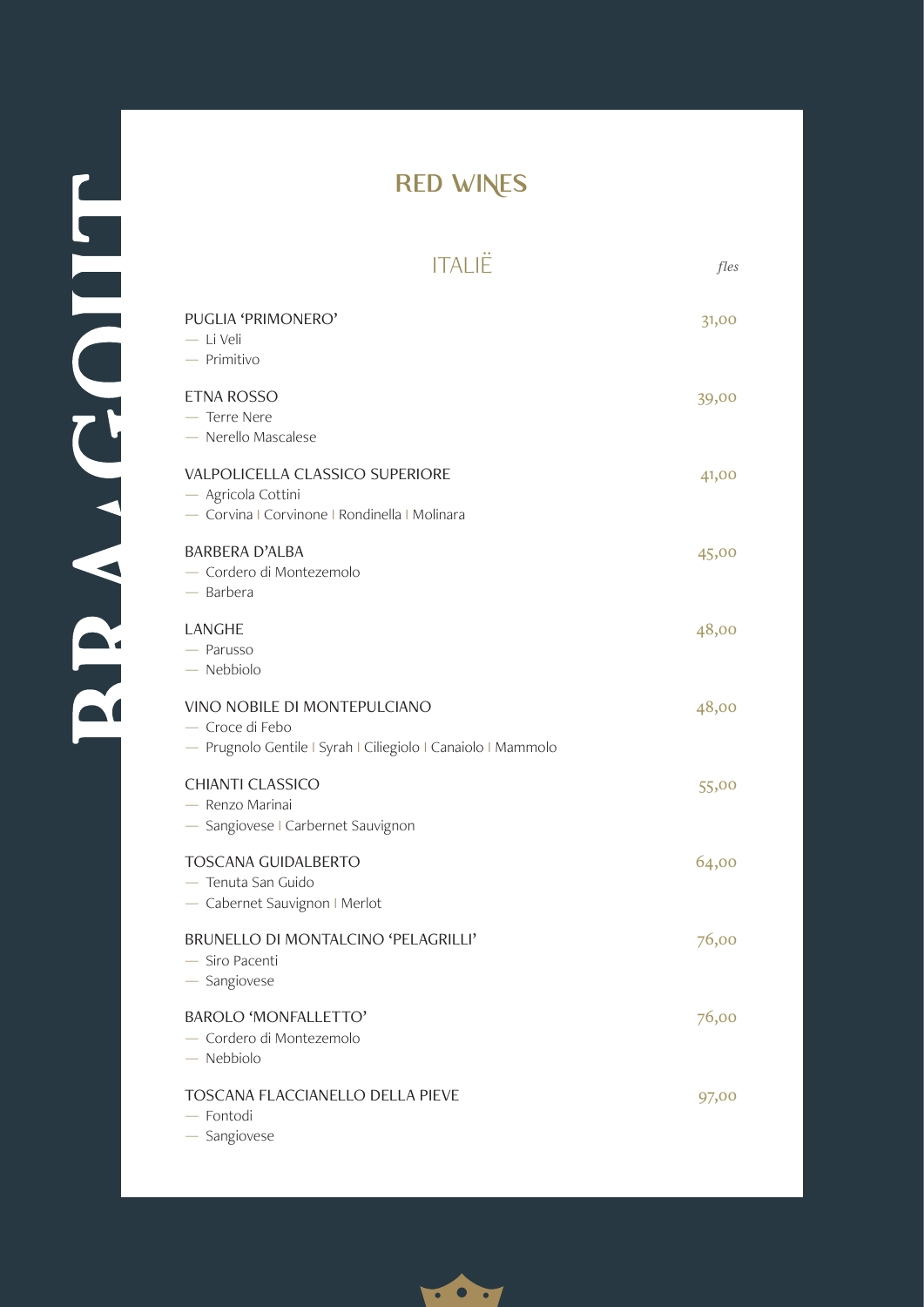

# RED WINES

| <b>SPANJE</b>                                                                            | fles  |
|------------------------------------------------------------------------------------------|-------|
| ALMANSA 'LAYA'<br>— Atalaya<br>- Garnacha Tintorera   Monastrell                         | 28,00 |
| <b>CASTILLA 'EL SENORITO'</b><br>— Más que Vinos<br>$-$ Tempranillo                      | 39,00 |
| RIOJA 'GANKO'<br>- Olivier Rivière<br>- Garnacha   Mazuelo                               | 53,00 |
| <b>JUMILLA 'BLUE LABEL'</b><br>$-$ Juan Gil<br>- Monastrell   Cabernet Sauvignon   Syrah | 57,00 |
| PRIORAT 'RIU'<br>$-$ L'Infernal<br>- Granache I Syrah I Sams                             | 65,00 |
| <b>JUMILLA 'CLIO'</b><br>$-$ El Nido<br>- Monastrell   Cabernet Sauvignon                | 77,00 |

#### PORTUGAL *fles*

| DÃO BIO          | 33,00 |  |
|------------------|-------|--|
| — Casa de Mouraz |       |  |

— Touriga Nacional I Tinta Roriz I Jaen I Alfrocheiro I Água Santa I Rufete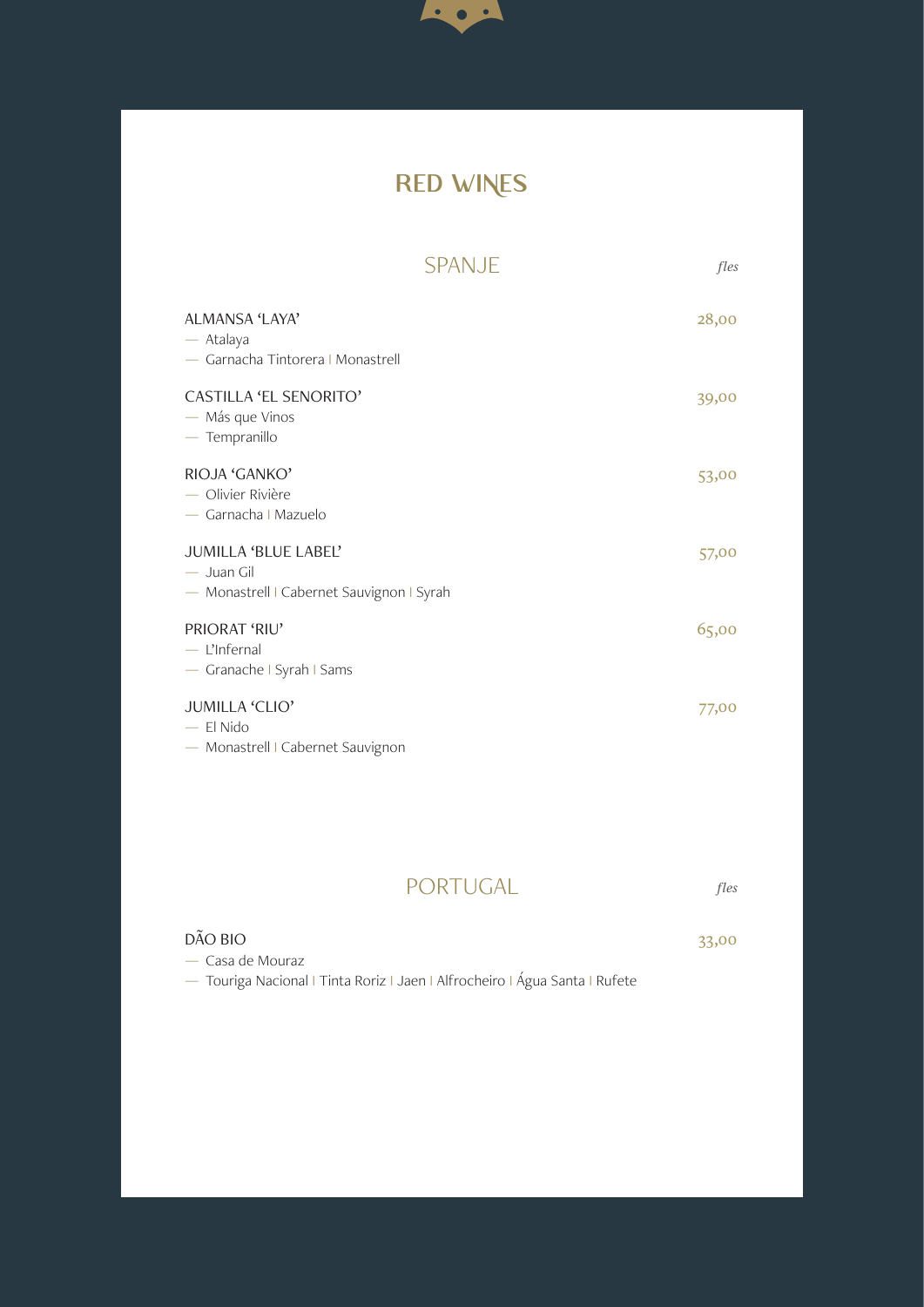| <b>LIBANON</b><br>fles |
|------------------------|
|------------------------|

| BÉKAA VALLEY<br>— Château Marsyas<br>- Cabernet Sauvignon   Syrah   Merlot   Petit Verdot |                  | 49,00       |
|-------------------------------------------------------------------------------------------|------------------|-------------|
|                                                                                           |                  |             |
|                                                                                           | <b>AUSTRALIE</b> | <i>fles</i> |

BAROSSA VALLEY 'CHRISTA ROLF' 34,00 — Rolf Binder — Grenache I Syrah

NIEUW-ZEELAND *fles*

| MARTINBOROUGH 'CRIMSON' | 46,00 |
|-------------------------|-------|
| — Ata Rangi             |       |

— Pinot Noir

HAIION V RB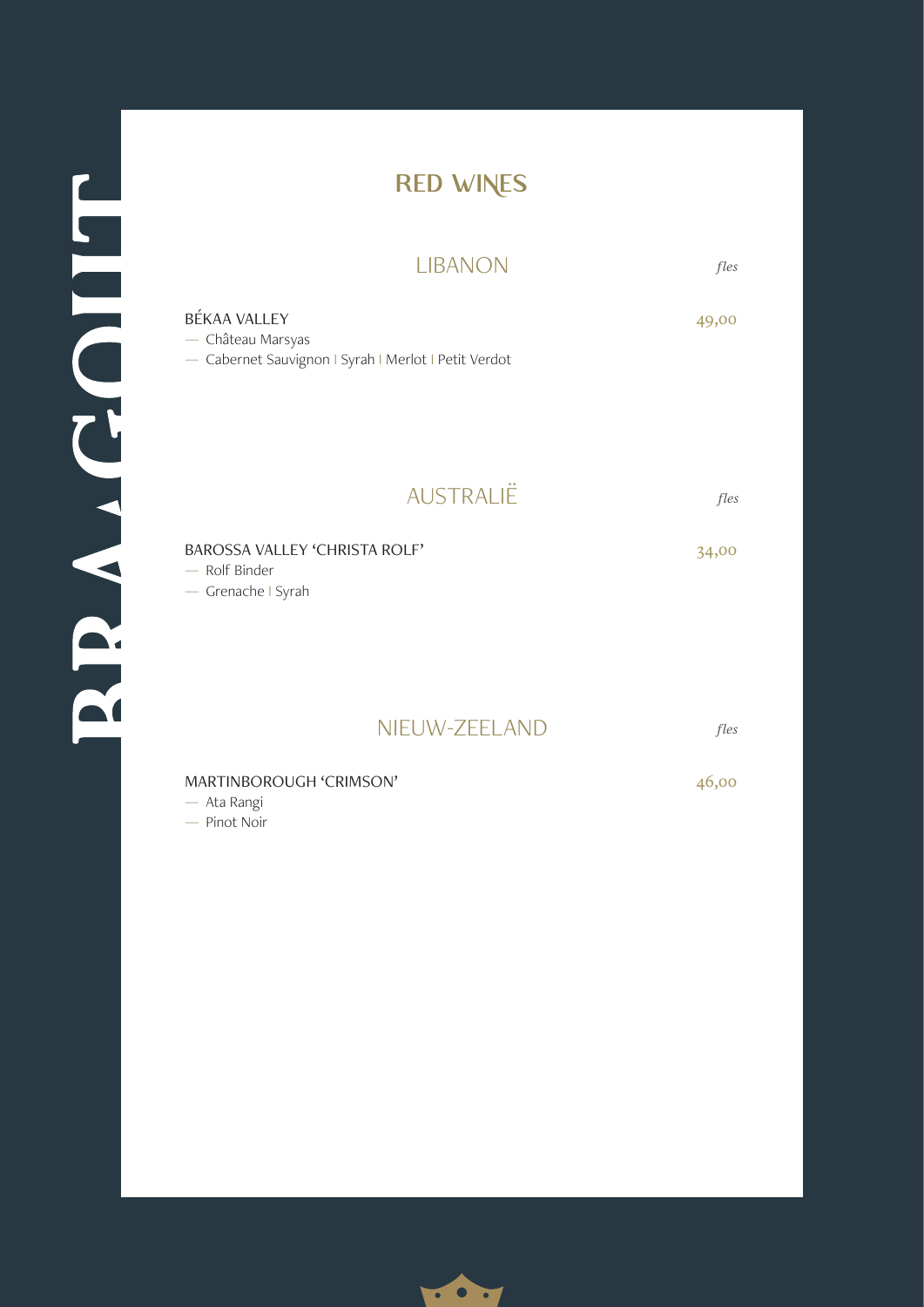

|                                                             | <b>USA</b> | fles  |
|-------------------------------------------------------------|------------|-------|
| <b>CALIFORNIA ZINFANDEL</b><br>— Joel Gott<br>$-$ Zinfandel |            | 42,00 |

ARGENTINIË *fles*

MENDOZA RESERVA 39,00 — Tomero — Malbec

ZUID-AFRIKA *fles*

| STELLENBOSCH 'THE LADYBIRD' | 36,00 |
|-----------------------------|-------|
| — Laibach                   |       |
|                             |       |

— Merlot I Cabernet Sauvignon I Petit Verdot I Malbec I Cabernet Franc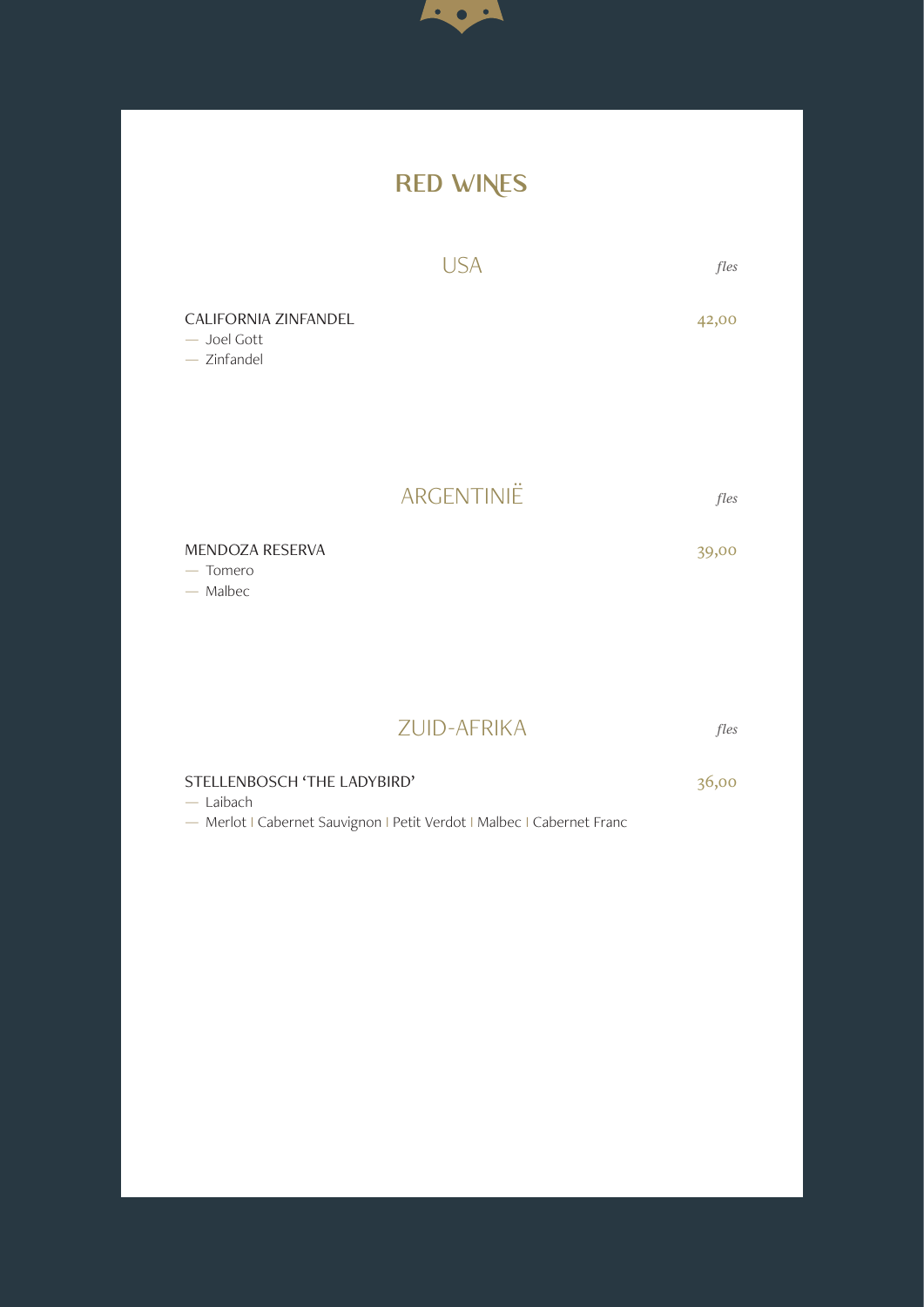### ROSE WINES

#### FRANKRIJK *fles*

| CÔTES DE PROVENCE BY OTT<br>— Château de Selle<br>- Grenache   Cinsault   Syrah   Mourvèdre | 56,00 |
|---------------------------------------------------------------------------------------------|-------|
| CÔTES DE PROVENCE 'WHISPERING ANGEL'<br>— Château d'Esclans                                 | 49,00 |

— Grenache I Rolle I Cinsault I Tibouren I Syrah



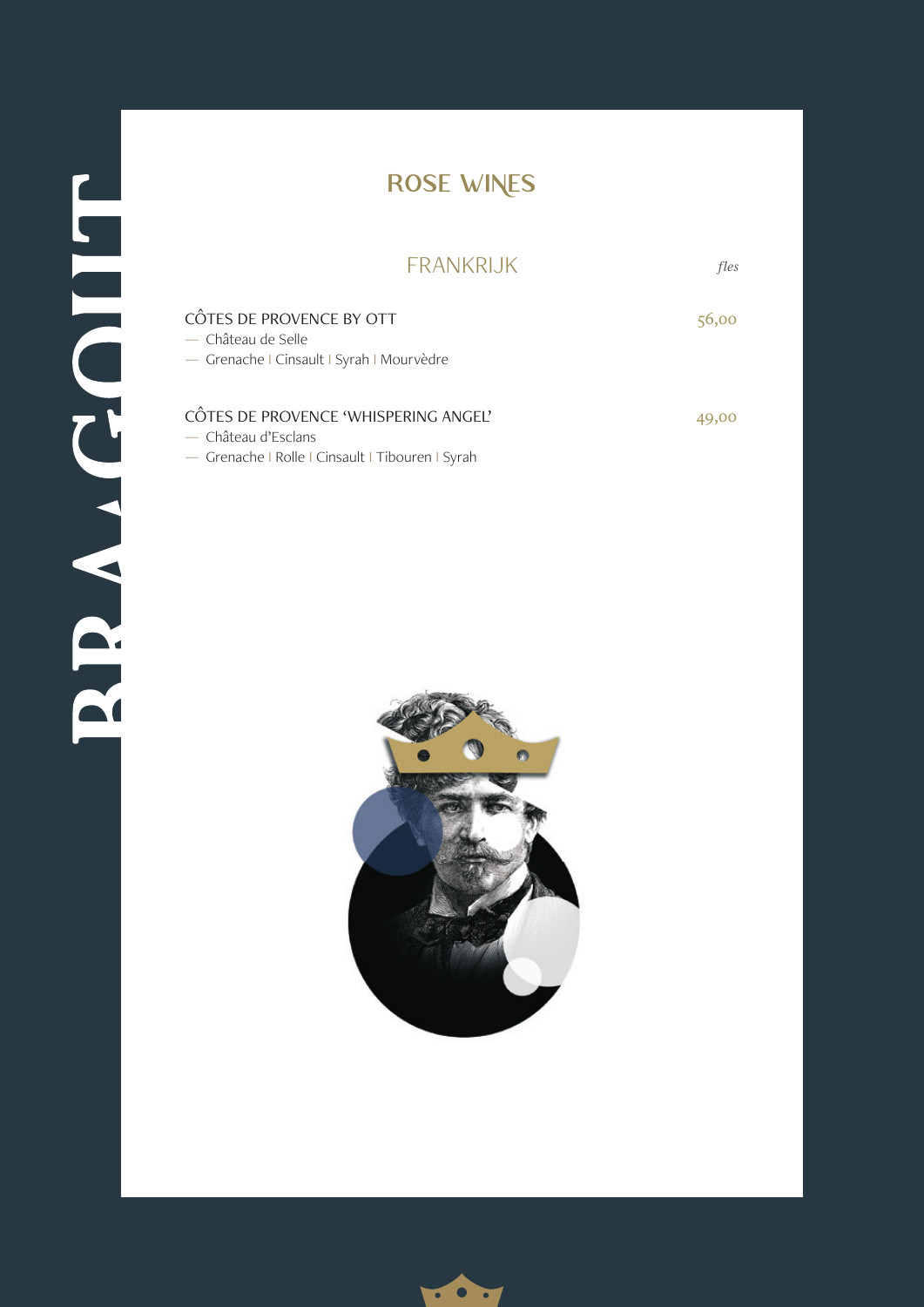

### **DESSERTWIJN**

|                                                                                 | <b>FRANKRIJK</b> | glas | fles                 |
|---------------------------------------------------------------------------------|------------------|------|----------------------|
| <b>MUSCAT DE RIVESALTES</b><br>— Domaine des Chênes<br>— Muscat à petits grains |                  | 6,60 | 33,00                |
| <b>SAUTERNES</b><br>— Maison Sichel<br>- Semillon I Sauvignon Blanc             |                  |      | $37.5 \, CL - 31,00$ |

#### OOSTENRIJK *fles*

'SCHOSCHTO BEERENAUSLESE' *37,5 CL* — 37,00 — Velich

— Chardonnay I Sauvignon Blanc I Welschriesling